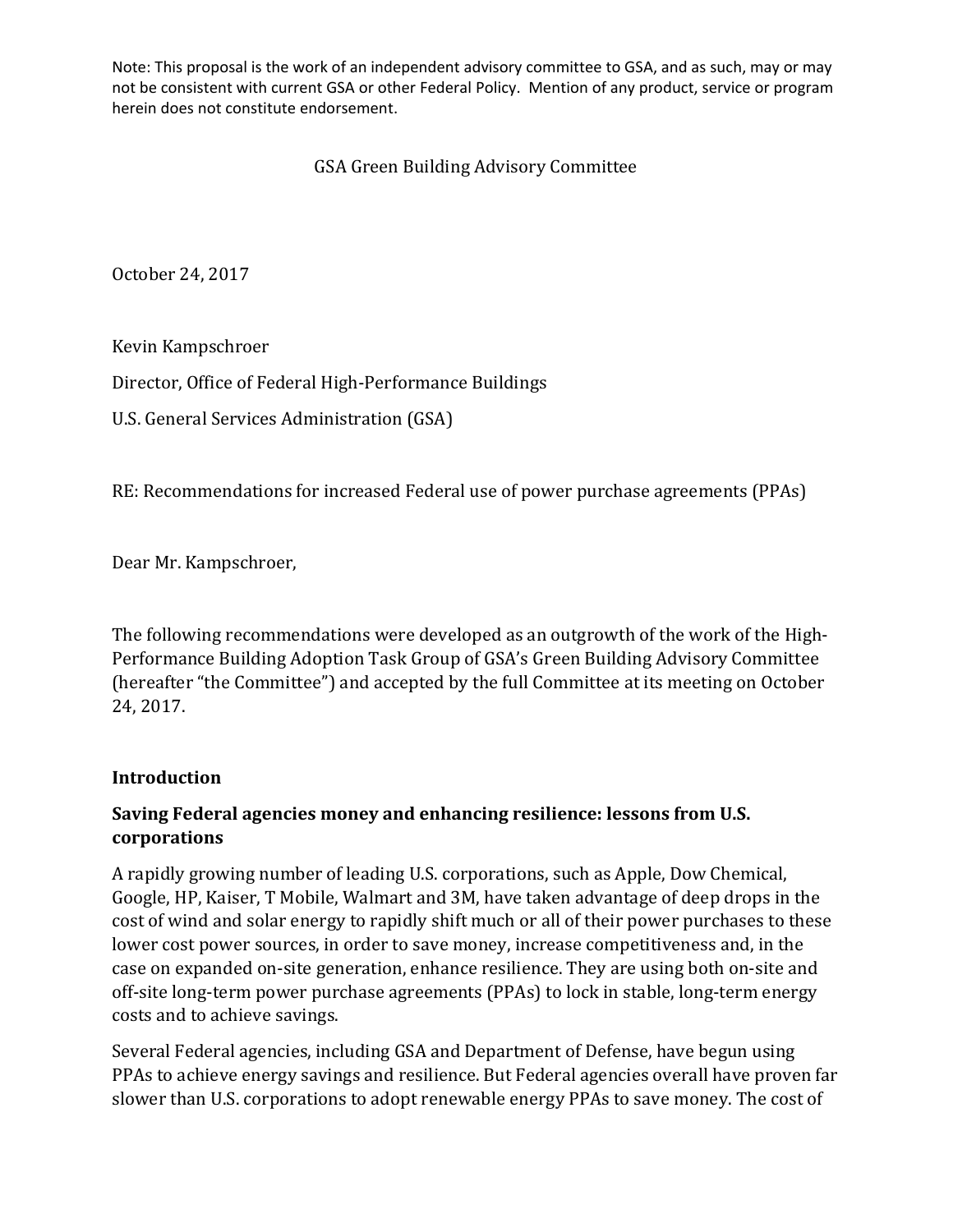solar and wind have dropped so steeply in the last several years that, in much of the country, 10-year large scale solar and wind PPAs can save Federal agencies tens of millions of dollars. Currently, only DOE, GSA and DOD can contract for 10 years – all other Federal agencies need a delegation of authority from GSA, a relatively straightforward process. For agencies such as the Department of Defense that are concerned about power reliability, the combination of renewables and storage also increases grid reliability, and can be financed under a PPA structure.

#### **Recommendations**

- *1) Federal agencies should move rapidly to quantify their potential for saving money through large scale purchase of lower cost power through a PPA structure.*
- 2) *When cost-effective, Agencies should move rapidly to enter into PPA contracts in order to save taxpayer money and enhance resilience.* Although Federal agencies face different specific constraints, the money saving and resilience enhancing potential is similar to that of US corporations. Federal agencies should seek to replicate the speed and scope and even some aspects of the bidding process used by U.S. corporations in adopting scale PPAs. RECs should always be retained by the Federal government as part of the PPA contract.
- 3) *Federal agencies should also explore renting out open roof space on buildings and other spaces (e.g., parking lots) to third-party onsite renewable energy generators as an alternative revenue stream that does not require financial commitment.* These generators would own and operate the plant and would be responsible for providing power to the host and to selling the generated power into the local grid. Many buildings in the GSA portfolio are located in power starved areas, often where local utilities have ongoing incentive pricing for onsite renewably generated power. Such incentives makes onsite renewable even more economically attractive.

## **Conclusion**

A growing range of public entities including cities like Washington, DC and universities like George Washington University, Georgetown and California's UC System have entered into both off-site and on-site PPA contracts for over 20 MW. PPA contractors partner with corporations or banks with tax appetite, i.e., the ability to efficiently use available tax credits. Federal agencies can use this same proven model.